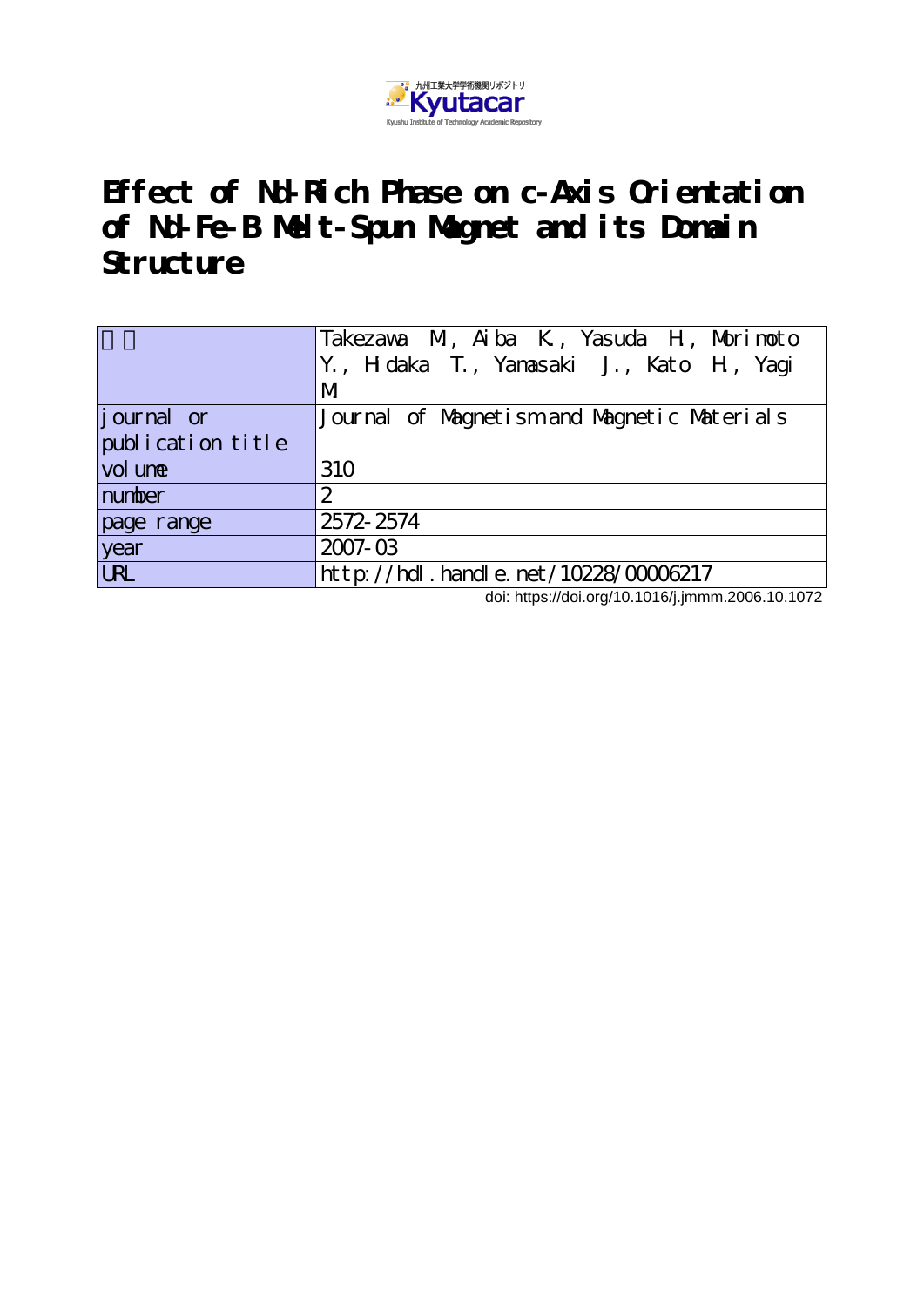## Effect of Nd-rich phase on c-axis orientation of Nd-Fe-B melt-spun magnet and its domain structure

M. Takezawa<sup>a</sup>\*, K. Aiba<sup>a</sup>, H. Yasuda<sup>a</sup>, Y. Morimoto<sup>a</sup>, T. Hidaka<sup>a</sup>, J. Yamasaki<sup>a</sup>, H. Kato<sup>b</sup>,

and M. Yagi<sup>c</sup>

*a Department of Applied Science for Integrated System Engineering, Graduate School of Engineering, Kyushu Inst. of Technology, Kitakyushu 804-8550, Japan b Department of Applied Physics, Graduate School of Engineering, Tohoku University, Sendai 980-8579, Japan c Energy Electronics Laboratory, Sojo University, Kumamoto 806-0082 Japan*

**Elsevier use only:** Received date here; revised date here; accepted date here

#### **Abstract**

X-ray diffraction and domain observation were performed to evaluate an effect of Nd-rich phase on the c-axis orientation of the Nd-Fe-B meltspun ribbon. It was found that adequate addition of Nd-rich phase promotes the c-axis orientation of the Nd-Fe-B ribbon. The  $(Nd_2Fe_{14}B_1)_{95}(Nd$ -rich phase)<sub>5</sub> ribbon has c-axis orientation in the entire body from bottom to top when melt-spun at wheel speed of 10.0 m/s. © 2017 Elsevier B.V. All rights reserved

*PACS:* 75.50.Ww; 75.60.-d; 75.60.Ch

*Keywords*: Nd-Fe-B magnet; melt-spun ribbon; domain structure; c-axis orientation

### **1. Introduction**

Preferable c-axis orientation of Nd-Fe-B melt-spun magnets has been investigated in the past two decades. It is known that low quench rate causes c-axis orientation of Nd-Fe-B melt-spun ribbons [1],[2]. However, their coercivity is smaller than that of high-quench-rate ribbons because of their coarse grains due to the low quench rate. It is also well established that Nd-rich phase precipitation along grain boundaries is important to increase coercivity in sintered magnets [3],[4]. The purpose of this study is to investigate an effect of Nd-rich phase on the c-axis orientation of the Nd-Fe-B melt-spun ribbon by X-ray diffraction and domain observation.

#### **2. Experiment**

Alloys of  $(Nd_2Fe_{14}B_1)_{100-x} (Nd\text{-rich phase})_x$  at.% with  $0 < x$ < 15 were melt spun using a Cu wheel in Ar atmosphere at the pressure of 760 Torr, as shown in Fig.1. The composition of  $Nd_{4.9}Fe_{6.4}B_1$  at.% is used as Nd-rich phase by the value of Nd-Fe-B sintered magnet in [3]. The melt-spinning parameters

were, ejection pressure  $0.3 \text{ kg/cm}^2$ , orifice of the quartz crucible 0.9 mm, the wheel speed varies from 7.5 to 15.0 m/s.

X-ray diffraction patterns were measured on both surfaces of ribbons. Magnetic domains at the surface and cross section of ribbons were also observed with a Kerr microscope. The caxis orientation is evaluated as a function of the Nd-rich phase content *x* and wheel speed  $v_w$ .

#### **3. Results and Discussion**

X-ray diffraction patterns measured on both surface of the ribbon at  $x = 5.0$  and  $v_w = 10.0$  m/s is shown in Fig.2. Both surfaces exhibit intense reflections from (004), (006), and (008). The data indicate that the c-axis is oriented normal to the ribbon plane. When the composition is kept at  $x = 5.0$  and the  $v_w$  increases to 15.0 m/s, the c-axis orientation is not observed at the wheel surface, as shown in Fig. 3. Figure 4 shows X-ray diffraction pattern at  $x = 15.0$  and  $v_w = 10.0$  m/s. The c-axis orientation is not also obtained at the free surface due to the increase in the value of Nd-rich phase.

<sup>\*</sup> Corresponding author. Tel.:+81-93-884-3236; fax:+81-93-884-3236.

<span id="page-1-0"></span>*E-mail address*:take@ele.kyutech.ac.jp.